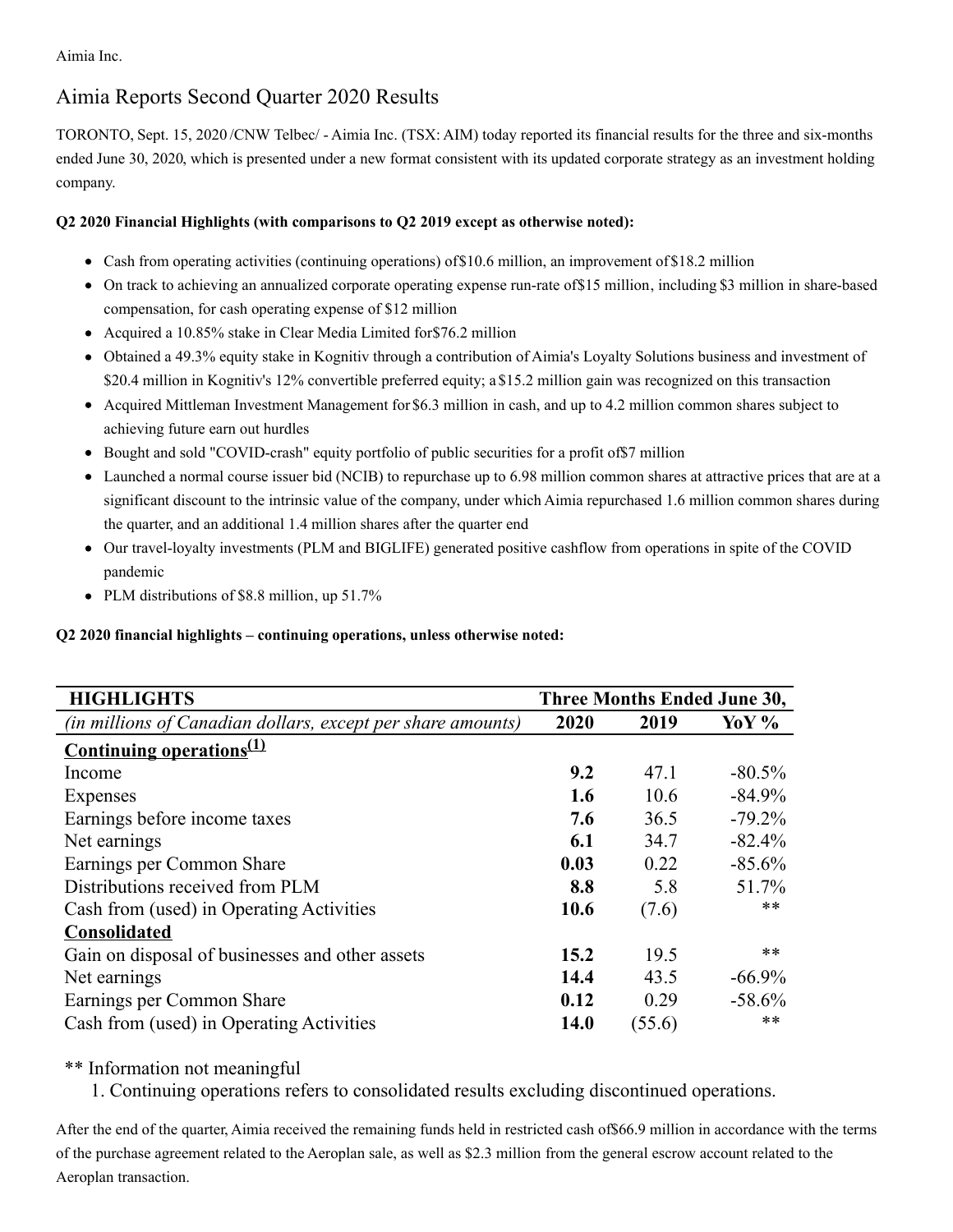This quarterly earnings release should be read in conjunction with the condensed interim consolidated financial statements and the MD&A which can be accessed on SEDAR as well as at: [https://corp.aimia.com/investors/quarterly-annual-reports](https://c212.net/c/link/?t=0&l=en&o=2915287-1&h=1528779129&u=https%3A%2F%2Fcorp.aimia.com%2Finvestors%2Fquarterly-annual-reports&a=https%3A%2F%2Fcorp.aimia.com%2Finvestors%2Fquarterly-annual-reports).

Phil Mittleman, Chief Executive Officer, commented: "We are pleased by the significant progress that Aimia has achieved in such a short period of time. During the second quarter, we completed several strategic initiatives including enhancing and extending our PLM relationship with Aeromexico, closing the Kognitiv transaction, and acquiring Mittleman Investment Management to secure key management expertise to execute on the new corporate strategy. We made a \$76.2 million investment in Clear Media, one of the largest outdoor advertising firms in China, purchased at 5x normalized EBITDA with significant growth potential. We took advantage of the severe market decline caused by COVID, buying a high-quality portfolio of equities, which we sold when valuations quickly normalized, for a tax-sheltered gain of \$7.0 million. This gain was then deployed towards common share repurchases under the company's NCIB, under which we have repurchased 3 million shares year to date. We are on track to achieving an annualized corporate operating expense run-rate of \$15 million, or \$12 million excluding non-cash charges, and have also received the \$66.9 million held in restricted cash in accordance with the terms of the purchase agreement related to the Aeroplan sale, as well a\$2.3 million from the general escrow account related to the Aeroplan transaction."

Mr. Mittleman continued: "While we continue to seek investment opportunities around the globe, our immediate focus is our current portfolio of existing investments, including maximizing the value of PLM and BIGLIFE. Despite the COVID-induced crisis that has plunged the airline industry into disarray, both of our travel-loyalty investments, PLM (Aeromexico) and BIGLIFE (AirAsia), generated positive operating cashflow in the quarter – a testament to the resilience of the coalition business model in the face of the worst downturn the airline industry has ever experienced. We believe loyalty programs are the most valuable part of an airline's ecosystem and can serve an instrumental role in creating value and liquidity for the airline during distressed times. As 49% owners and board members of PLM and 20% owner and board member of BIGLIFE, we recognize the substantial value inherent in these businesses. We are working tirelessly to ensure we are maximizing these and all of our existing assets and investments as we continue to seek out additional opportunities to utilize our strong, debt-free balance sheet and significant tax assets. Lastly, beyond just authorizing share buybacks, management and directors personally bought more than 1 million shares purchased in the open market during this tumultuous year, showing our unwavering confidence in Aimia's current value and future prospects."

## **Q2 2020 Strategic Highlights**

During the second quarter, Aimia executed on its corporate transformation which included:

- Implemented a new strategy to become an investment holding company focused on strategic acquisitions in public and private companies, on a global basis, through controlling or minority stakes
- Combined the Loyalty Solutions business with Kognitiv to retain a significant interest in a transformative company with large potential upside while limiting future risk to Aimia
- Completed the acquisition of Mittleman Investment Management which will serve as a solid platform for the company to execute its new strategy
- Enhanced the executive leadership team with the appointment ofMichael Lehmann as President and Chris Mittleman as Chief Investment Officer, joining Phil Mittleman who was appointed permanent CEO
- Enhanced and extended our PLM relationship with Aeromexico with the signing of a definitive agreement that provides modifications that strengthened the program, including a 20-year extension of the current CPSA term to 2050 between Aeromexico and PLM, while granting the airline a 7-year option to purchase Aimia's 48.9% equity interest in PLM with a minimum price of US\$400 million plus Aimia's pro-rata share of cash in PLM, net of any third party financial debt
- Invested \$76.2 million in Clear Media Limited (HK: 100), one of the largest outdoor advertising firms inChina with market shares of more than 70% in top-tier cities, alongside a blue-chip consortium of investors and experienced management team seeking a privatization of the business to execute its digital plan

#### **Segment Highlights for Q2 2020**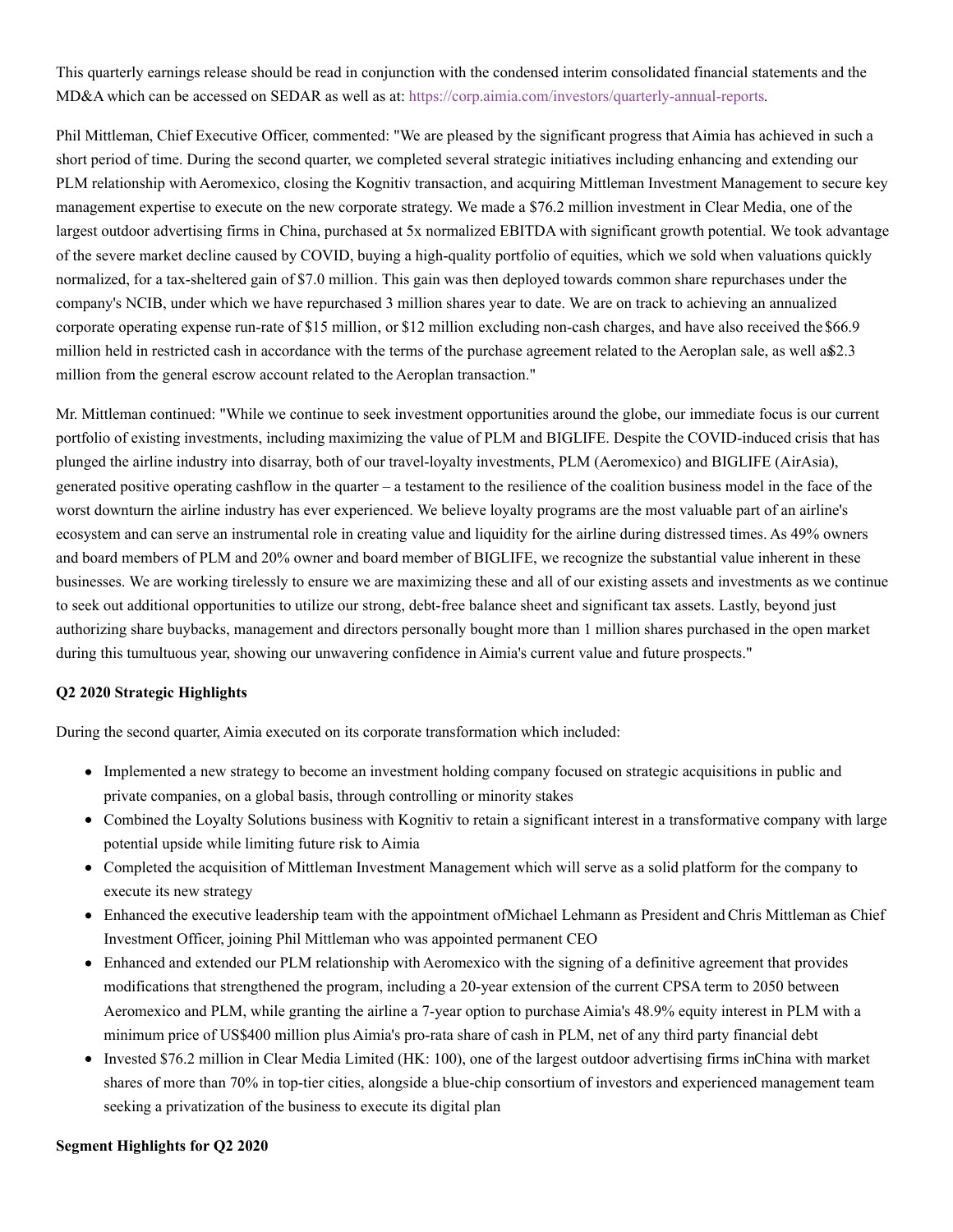With effect from Q2 2020, Aimia operates two reportable segments: Investments and Holdings (formerly Corporate and Other) and Investment Management.

The Investments and Holdings segment includes Aimia's long-term investments in PLM, BIGLIFE, Kognitiv and Clear Media Limited, as well as central operating costs related to public company disclosure and Board costs, executive leadership, finance and administration.

The Investment Management segment consists of the discretionary portfolio management services provided to institutional investors and high net worth individuals, currently operated under Mittleman Investment Management, LLC.

#### **Investments and Holdings segment results**

Aimia has rapidly cut costs and rightsized the corporate expenses with a leaner team and simplified structure led by its new CEO,Phil Mittleman and its President, Michael Lehmann, with further savings being evaluated. Aimia is on track to achieving an annualized operating expense run-rate of \$15 million, or an annualized cash run-rate of\$12 million excluding \$3 million in share-based compensation, as compared to \$27 million in 2019.

During the second quarter of 2020, corporate expenses were\$1.5 million, down from \$10.6 million in the prior-year quarter driven mostly by a \$3.1 million reduction in severance expenses, the net reversal of share-based and performance based compensation of \$1.7 million, financial income of\$1.3 million, lower technology spend as well as reduced professional and advisory fees. Excluding non-recurring items that lowered the expenses by \$2.3 million, corporate operating expenses were\$3.8 million – on track to achieve the company's run-rate expense target.

### **Investment Management segment results**

To support the company's new strategic direction, Aimia acquired Mittleman Investment Management to secure key management skills and expertise to execute on the new corporate strategy.

During the 11 days of portfolio management activity in the second quarter post the transaction close onJune 19, 2020, revenue from management fees were \$0.1 million and earnings (loss) before income tax were nil. Assets under management wereUS\$148 million as of June 30, 2020.

#### **Equity-accounted Investment Performance Summary:**

Our equity-accounted investments include PLM (48.9%), BIGLIFE (20%), and Kognitiv (49.3%).

PLM and BIGLIFE are coalition loyalty programs that are in different stages of their lifecycle. PLM is a mature loyalty program with a long track record of profitability and cash generation, providing consistent and growing distributions to its shareholders. BIGLIFE has been growing quickly with 7.6 million active members and has not required further funding by its shareholders since Aimia invested in 2014.

Due to travel restrictions and border closures globally, the anchor airline partners of PLM and BIGLIFE have been materially affected by COVID-19. Aeromexico has commenced proceedings under Chapter 11 of the United States Bankruptcy Code to implement a restructuring that is expected to provide the airline with additional liquidity and the ability to cut costs during this unprecedented reduction in airline travel. We believe Aeromexico will emerge from this process as a much stronger airline, and thus, further strengthen the loyalty program.

Kognitiv is a B2B technology company with a transformative peer-to-peer technology platform. Its recent merger with Aimia Loyalty Solutions provides greater opportunities for accelerated revenue growth, margin expansion, and cost synergies. While Kognitiv has yet to reach profitability, we anticipate the combined business will reach EBITDA profitability and positive cash flow in 2021.

The table below summarizes the performance of our equity-accounted investments for the three and six months endedJune 30, 2020.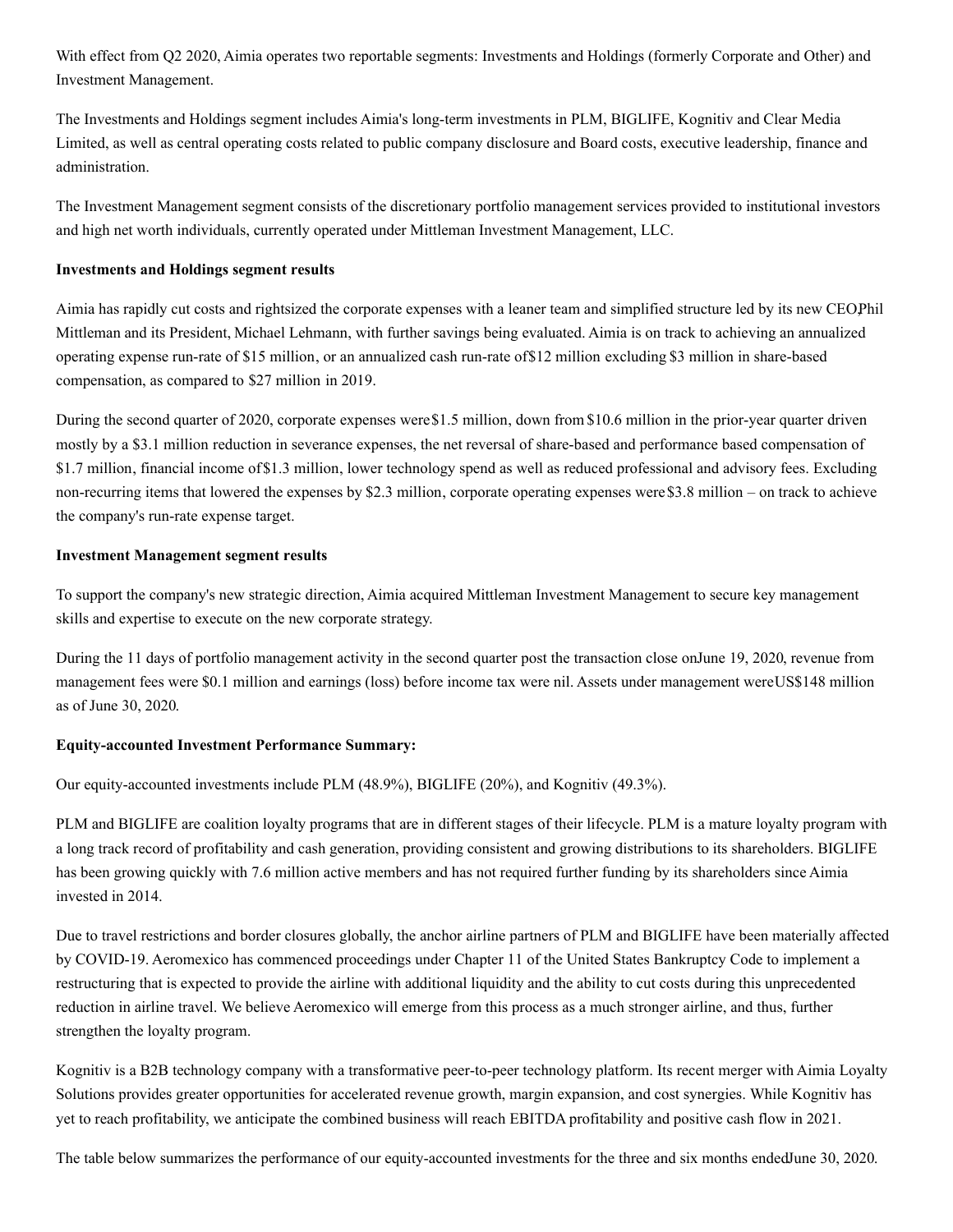A detailed analysis on the performance of each equity-accounted investment is available in our MD&A:

| PLM                                                     | $\Omega$ | O <sub>2</sub> | 1 H    | 1H    |
|---------------------------------------------------------|----------|----------------|--------|-------|
| (Millions of Canadian dollars)                          | 2020     | 2019           | 2020   | 2019  |
| Revenue                                                 | 32.5     | 80.4           | 106.0  | 157.5 |
| Net earnings (loss)                                     | 1.4      | 14.9           | (7.4)  | 29.9  |
| <b>Gross Billings</b>                                   | 27.8     | 91.9           | 114.0  | 173.8 |
| Adjusted EBITDA* $(1)$                                  | (4.7)    | 28.5           | 25.5   | 55.5  |
| Cash from (used in) operating activities <sup>(2)</sup> | (53.1)   | 53.5           | (75.5) | 81.5  |
| Free Cash Flow* <sup>(2)</sup>                          | 54.2)    |                | (5.8)  |       |

(1) Includes a \$12.5 million (US\$9 million) expected credit loss in the three months ended June 30, 2020 related to certain unsecured receivables.

(2) Includes a \$69.3 million (US\$50.0 million) advance to Aeromexico by PLM through pre-purchases of award tickets provided with the execution of the amendments to the CPSA.

| <b>BIGLIFE</b>                           | O <sub>2</sub> | O <sub>2</sub> | 1H    | 1 H   |
|------------------------------------------|----------------|----------------|-------|-------|
| (Millions of Canadian dollars)           | 2020           | 2019           | 2020  | 2019  |
| Revenue and other income                 | 27.4           | 13.7           | 33.8  | 25.1  |
| Net earnings (loss)                      | 24.4           | (1.3)          | 23.0  | (3.4) |
| <b>Gross Billings</b>                    | 3.O            | 10.8           | 12.4  | 22.9  |
| Adjusted EBITDA*                         | (0.8)          | (3.4)          | (0.2) | (4.5) |
| Cash from (used in) operating activities |                | (3.2)          | (0.6) | (0.5) |
| Free Cash Flow*                          |                |                |       |       |

\*A non-GAAP measurement. Non-GAAP financial measures are defined and reconciled to the most comparable IFRS measures, if applicable, in our MD&A. See caution regarding Non-GAAP financial measures in our MD&A.

### **Balance sheet**

Our cash position on June 30, 2020, was \$191.1 million, which included cash and cash equivalents, and restricted cash. Subsequent to the quarter end, \$66.9 million of the restricted cash was released to Aimia inJuly 2020 in accordance with the terms of the SPA between Aimia and Air Canada, as well as \$2.3 million from the general escrow account related to the Aeroplan transaction. Aligned with the new corporate strategy, the company's investment committee will seek opportunities to deploy this cash towards the acquisition of free cash flow generative businesses in diverse industries.

The company had approximately \$700 million in operating and capital loss carryforwards at the end of the second quarter of 2020, consisting of approximately \$400 million in capital losses in Canada and around \$300 million in operating losses, with around twothirds in the U.S. and approximately one-third in Canada. Aimia will consider investments that may efficiently utilize the Company's operating and capital loss carryforwards to further enhance stakeholder value.

### **Returns to Shareholders**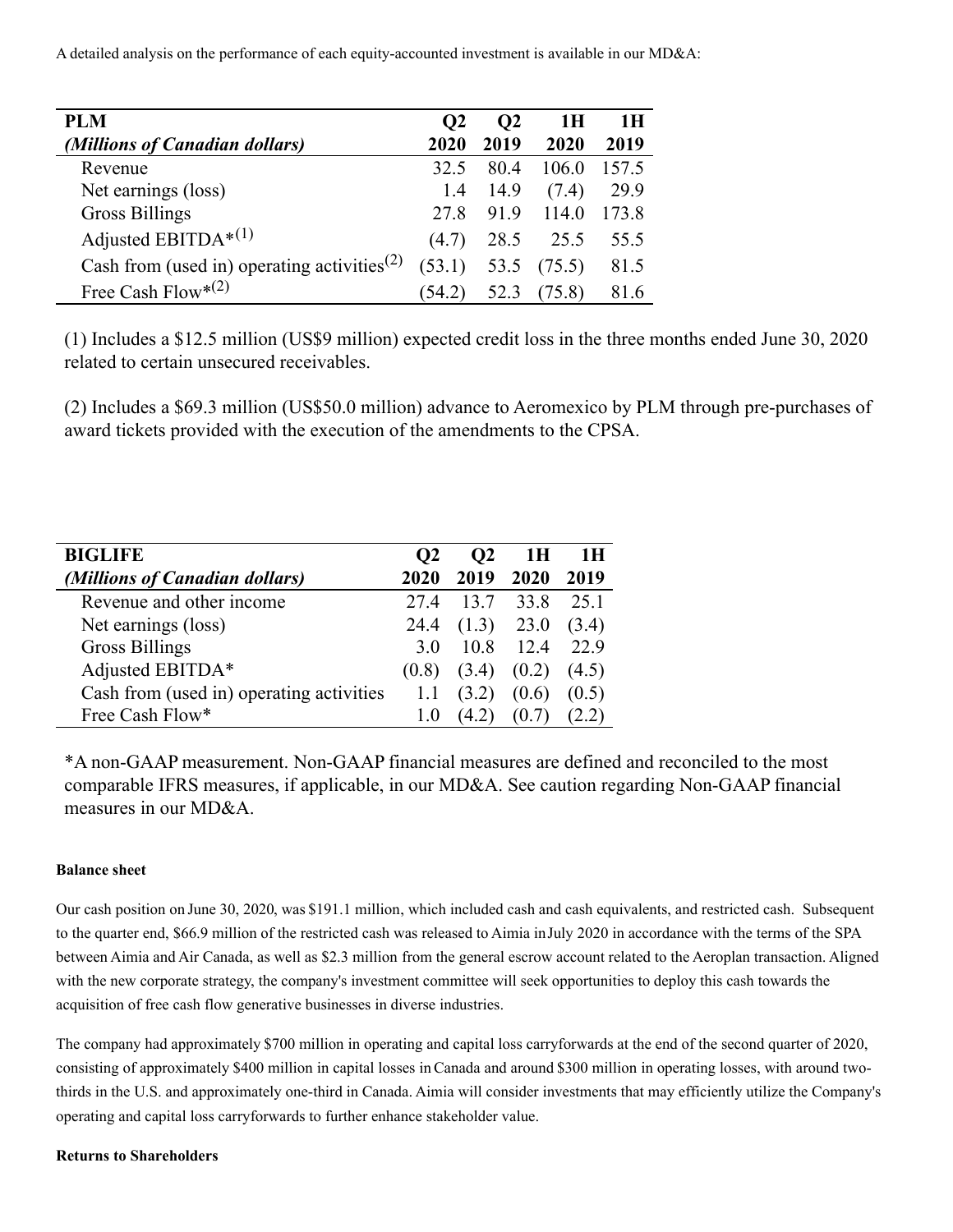### **Normal Course Issuer Bid (NCIB)**

On June 8, 2020, Aimia announced the establishment of a NCIB to repurchase for cancellation up to 6.98 million common shares.

During the second quarter of 2020, Aimia began purchasing shares under its NCIB beginning onJune 10, 2020, and repurchased 1.6 million shares for a total cost of \$4.5 million. After the end of the second quarter, the company continued to purchase shares, taking the year-to-date amount purchased to \$9.0 million or 3.0 million shares as of September 14, 2020.

#### **Dividends**

Dividends of \$3.1 million were paid on June 30, 2020 on the two series of outstanding preferred shares in respect of the second quarter of 2020. At the end of the second quarter of 2020, there were 9.4 million preferred shares outstanding comprised of 5.1 million Series 1 preferred shares and 4.3 million Series 3 preferred shares.

The Board of Directors has declared a quarterly dividend in respect of its two series of preferred shares for the third quarter of 2020. Dividends on the Series 1 and Series 3 preferred shares will be payable on September 30, 2020, to shareholders of record at the close of business on September 23, 2020.

### **Quarterly Conference Call and Audio Webcast Information**

Aimia will host a conference call to discuss its second quarter 2020 financial results at8:30 a.m. EST on September 15, 2020. The call will be webcast at:

### [https://produceredition.webcasts.com/starthere.jsp?ei=1349094&tp\\_key=ec11c141f3](https://c212.net/c/link/?t=0&l=en&o=2915287-1&h=802019363&u=https%3A%2F%2Fproduceredition.webcasts.com%2Fstarthere.jsp%3Fei%3D1349094%26tp_key%3Dec11c141f3&a=https%3A%2F%2Fproduceredition.webcasts.com%2Fstarthere.jsp%3Fei%3D1349094%26tp_key%3Dec11c141f3)

A slide presentation intended for simultaneous viewing with the conference call and an archived audio webcast will be available for 90 days following the original broadcast available at: [https://corp.aimia.com/investors/events-presentations/](https://c212.net/c/link/?t=0&l=en&o=2915287-1&h=881063550&u=https%3A%2F%2Fcorp.aimia.com%2Finvestors%2Fevents-presentations%2F&a=https%3A%2F%2Fcorp.aimia.com%2Finvestors%2Fevents-presentations%2F)

Aimia's second quarter 2020 Financial Statements, Management Discussion & Analysis, and Financial Highlights Presentation will be filed on SEDAR around 7:00 a.m. EST on September 15, 2020 available [here](https://c212.net/c/link/?t=0&l=en&o=2915287-1&h=1930387786&u=https%3A%2F%2Fbit.ly%2F32QYAyv&a=here), as well as the company's investor relations website accessible [here](https://c212.net/c/link/?t=0&l=en&o=2915287-1&h=2046776988&u=https%3A%2F%2Fcorp.aimia.com%2Finvestors%2Fquarterly-annual-reports%2F&a=here) later that day.

This earnings release was reviewed by Aimia's Audit Committee and was approved by the company's Board of Directors, on the Audit Committee's recommendation, prior to its release.

### **Appendix**

**The highlights for the six months endedJune 30, 2020, are as follows:**

| <b>HIGHLIGHTS</b>                                           | Six Months Ended June 30, |         |           |
|-------------------------------------------------------------|---------------------------|---------|-----------|
| (in millions of Canadian dollars, except per share amounts) | 2020                      | 2019    | Yo Y %    |
| <u>Continuing operations<sup>(1)</sup></u>                  |                           |         |           |
| Income                                                      | 5.2                       | 78.2    | $-93.4\%$ |
| Expenses                                                    | 9.8                       | 25.1    | $-61.0\%$ |
| Earnings (loss) before income taxes                         | (4.6)                     | 53.1    | **        |
| Net earnings (loss)                                         | (7.4)                     | 37.4    | **        |
| Earnings (loss) per Common Share                            | (0.15)                    | 0.20    | **        |
| Distributions received from PLM                             | 18.3                      | 24.7    | $-25.9\%$ |
| Cash used in Operating Activities                           | (8.8)                     | (8.0)   | $-10.0\%$ |
| <b>Consolidated</b>                                         |                           |         |           |
| Gain on disposal of businesses and other assets             | 15.2                      | 1,063.1 | **        |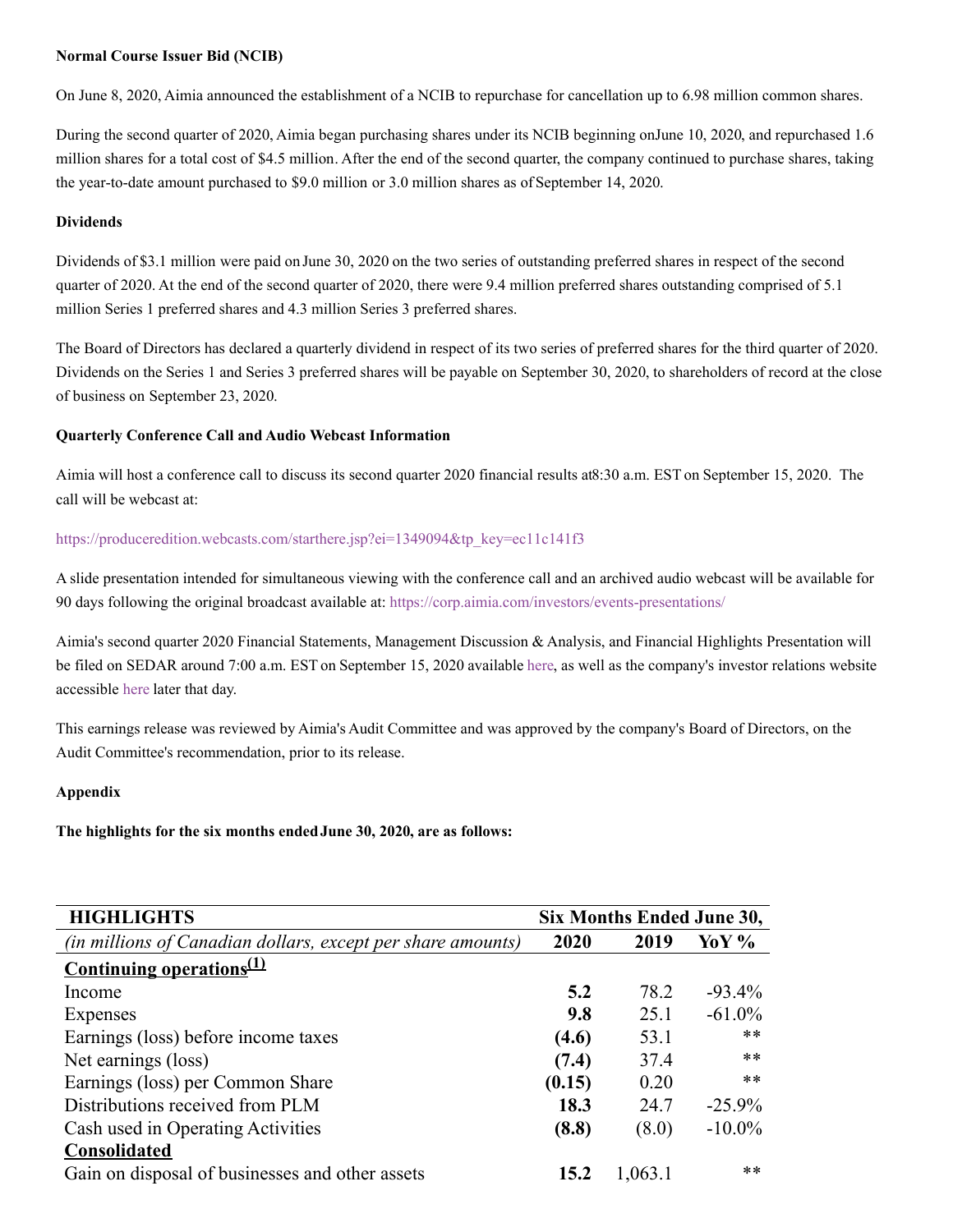| Net earnings                      | 4.8    | 1,090.6 | ** |
|-----------------------------------|--------|---------|----|
| Earnings (loss) per Common Share  | (0.02) | 7.47    | ** |
| Cash used in Operating Activities | (11.8) | (102.9) | ** |

# \*\* Information not meaningful

1. Continuing operations refers to consolidated results excluding discontinued operations.

## **About Aimia**

Aimia Inc. (TSX: AIM) is an investment holding company with a focus on long-term investments in public and private companies, on a global basis, through controlling or minority stakes.

The company operates an investment advisory business through its wholly-owned subsidiary Mittleman Investment Management, LLC, and owns a diversified portfolio of valuable investments including a 48.9% equity stake in PLM Premier, S.A.P.I. de C.V. (PLM), owner and operator of Club Premier, the coalition loyalty program in Mexico that operates the Aeromexico Frequent Flyer program, a 49.3% equity stake in Kognitiv, a B2B technology company with a transformative peer-to-peer technology platform, a 20.0% equity stake in BIGLIFE, the operator of BIG Loyalty, one of the largest loyalty programs across Asia, as well as a 10.85% stake in Clear Media Limited, one of the largest outdoor advertising firms in China.

For more information about Aimia, visit [corp.aimia.com](https://c212.net/c/link/?t=0&l=en&o=2915287-1&h=3101650643&u=https%3A%2F%2Fcorp.aimia.com%2F&a=corp.aimia.com).

## **Non-GAAP Financial Measures**

Following the Corporation strategic update, Aimia does not present Non-GAAP financial measures for its consolidated results. However, in order to complement the analysis of the financial performance of its investments, certain Non-GAAP measures are presented. A reconciliation to these investments' most comparable GAAP measure is provided in our MD&A section – "Non-GAAP Financial Measures for Investments".

## *PLM Adjusted EBITDA*

Adjusted EBITDA for PLM ("PLM Adjusted EBITDA") is earnings before net financial income (expense) and net income tax expense adjusted to exclude depreciation, amortization and impairment charges related to non-financial assets, as well as adjusted for certain factors particular to PLM, such as changes in deferred revenue and Future Redemption Costs. Change in deferred revenue is calculated as the difference between Gross Billings and revenue recognized, including recognition of Breakage. Future Redemption Costs represent management's estimated future cost of rewards in respect of Loyalty Units sold which remain outstanding and unbroken at the end of any given period. Future Redemption Costs are revalued at the end of any given period by taking into account the most recently determined average unit cost per Loyalty Unit redeemed for that period (cost of rewards / Loyalty Units redeemed) and applying it to the total Unbroken Loyalty Units outstanding at the end of that period. As a result, Future Redemption Costs and the change in Future Redemption Costs must be calculated at the end of any given period and for that period. The simple addition of sequential inter-period changes to arrive at a cumulative change for a particular period may result in inaccurate results depending on the fluctuation in the Average Cost of Rewards per Loyalty Unit redeemed for the period in question. PLM Adjusted EBITDA is not a measurement based on GAAP, is not considered an alternative to net earnings in measuring profitability, does not have a standardized meaning, and is not comparable to similar measures used by other issuers. Aimia and PLM's management do not believe that PLM Adjusted EBITDA has an appropriate directly comparable GAAP measure. However, a reconciliation to PLM's operating income is provided in our MD&A section – "Non-GAAP Financial Measures for Investments". PLM Adjusted EBITDA is used by Aimia and PLM's management to evaluate performance. Aimia and PLM's management believe PLM Adjusted EBITDA assists investors in comparing PLM's performance on a consistent basis without regard to depreciation and amortization and impairment charges related to non-financial assets, which are non-cash in nature and can vary significantly depending on accounting methods, and non-operating factors such as historical cost.

### **BIGLIFE Adjusted EBITDA**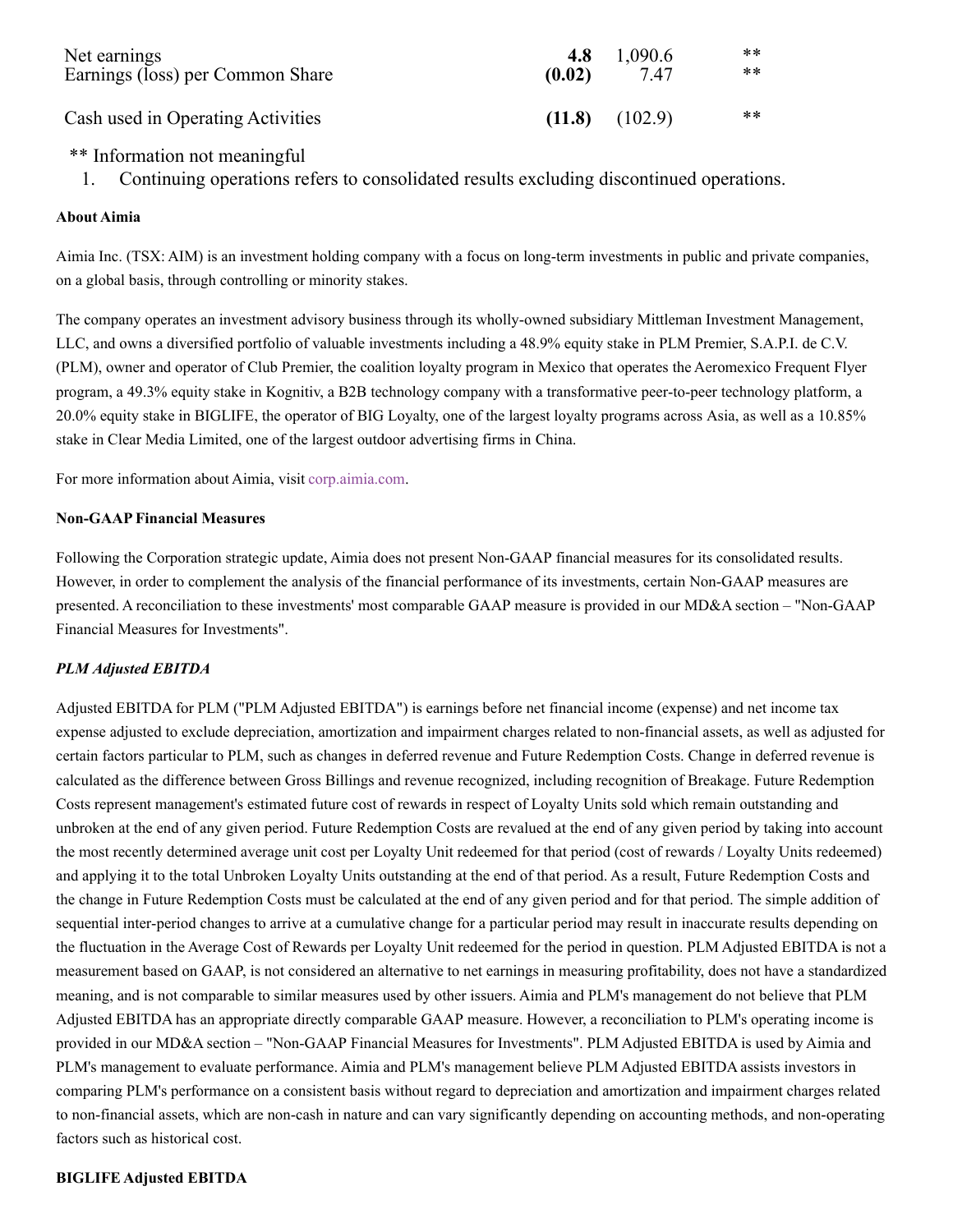Adjusted EBITDA for BIGLIFE ("BIGLIFE Adjusted EBITDA") is earnings before depreciation, amortization and impairment charges related to non-financial assets and net income tax expense adjusted for certain factors particular to BIGLIFE, such as changes in deferred revenue and Future Redemption Costs. Change in deferred revenue is calculated as the difference between Gross Billings and revenue recognized, including recognition of Breakage. Future Redemption Costs represent management's estimated future cost of rewards in respect of Loyalty Units sold which remain outstanding and unbroken at the end of any given period. Future Redemption Costs are revalued at the end of any given period by taking into account the most recently determined average unit cost per Loyalty Unit redeemed for that period (cost of rewards / Loyalty Units redeemed) and applying it to the total Unbroken Loyalty Units outstanding at the end of that period. As a result, Future Redemption Costs and the change in Future Redemption Costs must be calculated at the end of any given period and for that period. The simple addition of sequential inter-period changes to arrive at a cumulative change for a particular period may result in inaccurate results depending on the fluctuation in the Average Cost of Rewards per Loyalty Unit redeemed for the period in question. BIGLIFE Adjusted EBITDA is not a measurement based on GAAP, is not considered an alternative to net earnings in measuring profitability, and is not comparable to similar measures used by other issuers. Aimia and BIGLIFE's management do not believe that BIGLIFE Adjusted EBITDA has an appropriate directly comparable GAAP measure. However, a reconciliation to earnings before depreciation and amortization and net income tax expense is provided in our MD&A section – "Non-GAAP Financial Measures for Investments". BIGLIFE Adjusted EBITDA is used by Aimia and BIGLIFE's management to evaluate performance. Aimia and BIGLIFE's management believe BIGLIFE Adjusted EBITDA assists investors in comparing BIGLIFE's performance on a consistent basis without regard to depreciation and amortization and impairment charges related to non-financial assets, which are non-cash in nature and can vary significantly depending on accounting methods, and non-operating factors such as historical cost.

#### **Forward-Looking Statements**

Forward-looking statements are included in this press release. These forward-looking statements are identified by the use of terms and phrases such as "anticipate", "believe", "could", "estimate", "expect", "intend", "may", "plan", "predict", "project", "will", "would" and "should", and similar terms and phrases, including references to assumptions. Such statements may involve but are not limited to comments with respect to strategies, expectations, planned operations or future actions.

Forward-looking statements, by their nature, are based on assumptions and are subject to important risks and uncertainties. Any forecasts, predictions or forward-looking statements cannot be relied upon due to, among other things, changing external events and general uncertainties of the business and its corporate structure. Results indicated in forward-looking statements may differ materially from actual results for a number of reasons, including without limitation, risks and uncertainties to Aimia's investment in PLM arising from Aeromexico's Chapter 11 filings, failure to realize the anticipated benefits from the transactions with Kognitiv and/or Mittleman Brothers, the execution of the strategic plan, business and industry disruptions related to natural disasters, security issues and global health crises particularly as they might affect the airline, travel and hospitality sectors, airline industry changes and increased airline costs, investment risks, including in connection with how and when to deploy and invest Aimia's considerable cash and other liquid assets, investment partnerships risks, reliance on key personnel, market price and trading volume of the common shares and preferred shares, passive foreign investment company risk, industry competition, failure to protect intellectual property rights, technological disruptions and inability to use third-party software and outsourcing, regulatory matters - privacy, failure to safeguard databases, cyber security and consumer privacy, uncertainty of dividend declarations and/or payments on either common shares or preferred shares, tax losses, foreign operations, interest rate and currency fluctuations, retail market/economic conditions, legal proceedings, audit by tax authorities, as well as the other factors identified throughout this press release and throughout Aimia's public disclosure records on file with the Canadian securities regulatory authorities. The forward-looking statements contained herein represent Aimia's expectations as of September 14, 2020 and are subject to change after such date. However, Aimia disclaims any intention or obligation to update or revise any forward-looking statements whether as a result of new information, future events or otherwise, except as required under applicable securities regulations.

#### SOURCE Aimia Inc.

For further information: Media, Analysts and Investors: Tom Tran, Director, Investor Relations, (647) 329-5128, tom.tran@aimia.com